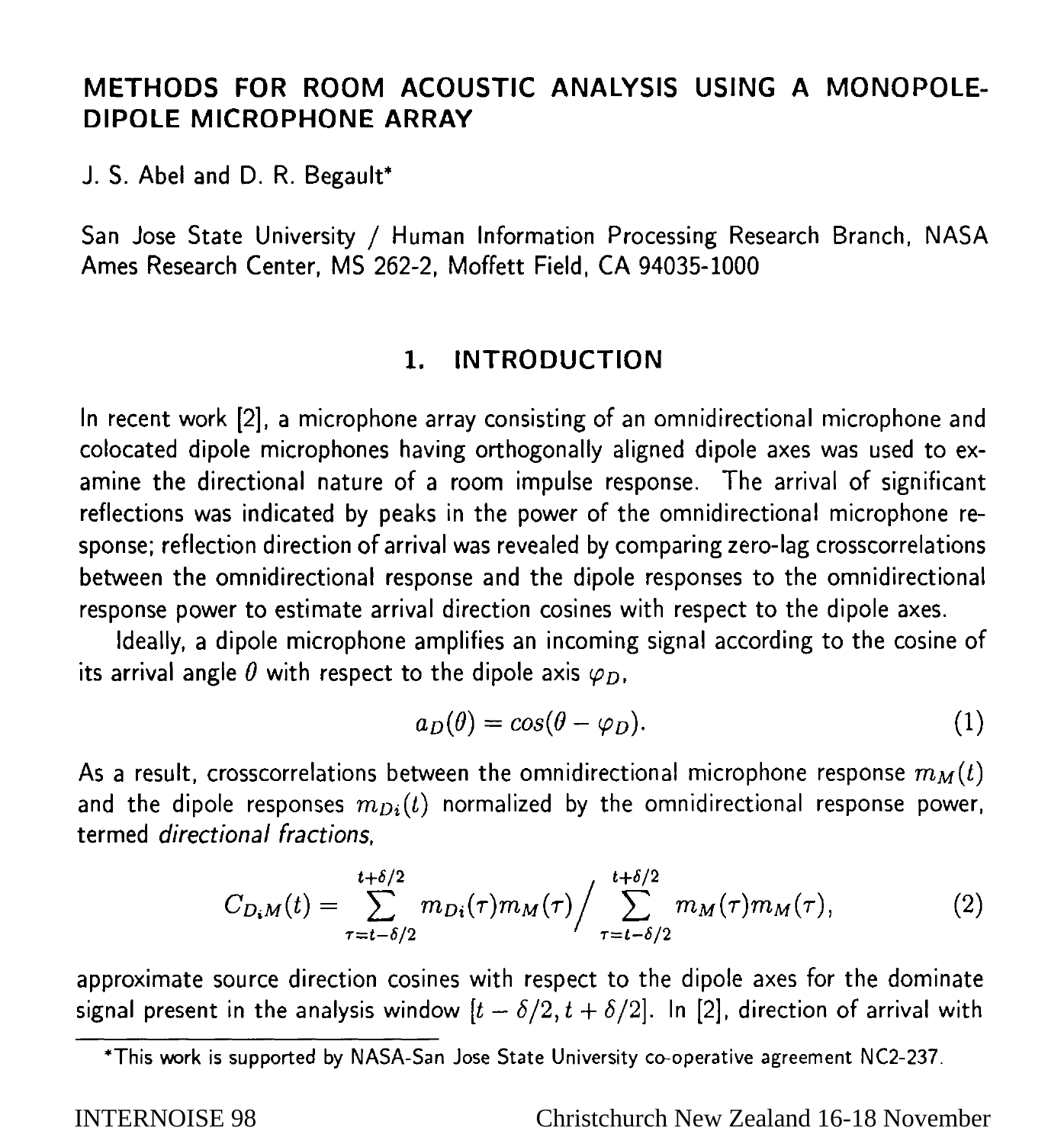**respect to any pair of axes i and j was estimated for each analysis window as the angle of the measured direction cosines vector,** 

$$
\hat{\theta}_E = \arctan(C_{D_iM}, C_{D_iM}).\tag{3}
$$

**For purposes of room acoustic analysis, however, this processing method has drawbacks which limit its usefulness. In particular, when arrivals are not well separated in time-as is the case for all but the first few specular reflections in a typical room-the direction of arrival estimates produced can be inaccurate. Further, measurements made using a microphone array with three orthogonally oriented dipole elements may lack the spatial information needed to provide psychoacoustically transparent synthesis of a measured room.** 

**In** [l], **the performance of the direction of arrival estimate (3) was examined in the**  case of a signal  $s(t)$ ,  $t = 0, 1, \ldots, T-1$  arriving at the microphone array in the presence **of additive measurement noise with independent identically distributed samples having**  zero mean and covariance  $\sigma^2$ . The direction of arrival estimate (3) was found to be **unbiased with variance given in units of radians squared by** 

$$
\text{Var}\left\{\hat{\theta}_{\text{E}}\right\} = \frac{1}{\text{T} \cdot \text{s}_{\text{NR}}}, \qquad \text{s}_{\text{NR}} = \frac{1}{\text{T}} \sum_{t=0}^{\text{T}-1} \text{s}(t)^2 / \sigma^2, \tag{4}
$$

**where T is the signal duration and** SNR **is the measurement signal-to-noise ratio. Accordingly, for an arrival to be localized to within, for example, 10 degrees on average, it must appear with a total energy roughly 30 dB above the average noise background. In addition, if other reflections are present in the "noise" background, the directional fractions become weighted sums of arrival angle direction cosines, which are dependent on crosscorrelations among the reflection signals. The resulting angle of arrival estimate may bear no resemblance to the arrival angle of any of the reflections present.** 

**In this paper, a maximum likelihood estimator and likelihood ratio detector are presented which can detect reflections and estimate arrival angles for multiple simultaneously arriving reflections. Rather than determining a single direction of arrival for each analysis window, as proposed in [2], the approach presented here forms a function of arrival direction at each point in time. The function is designed to indicate the power impinging the array as a function of direction of arrival, and will peak at the arrival angles of any reflections present. In this way, simultaneously arriving reflections appear as distinct maxima, separated in arrival angle.** 

**We begin by studying the localization information contained in monopole-dipole microphone array room measurements. The information inequality is used to place a lower bound on the variance of arrival angle estimates as a function of array and room characteristics. The use of additional dipole elements is shown to increase angle of arrival estimate accuracy, particularly in the presence of overlapping reflections. Finally, a likelihood function-based room analysis method is described, and an example room measurement presented.** 

## **2. LOCALIZATION ACCURACY**

Consider a set of J source signals  $s<sub>i</sub>(t)$  appearing at a monopole-dipole microphone **array, the jth signal arriving from direction**  $\theta_i$ **. The microphone array consists of K**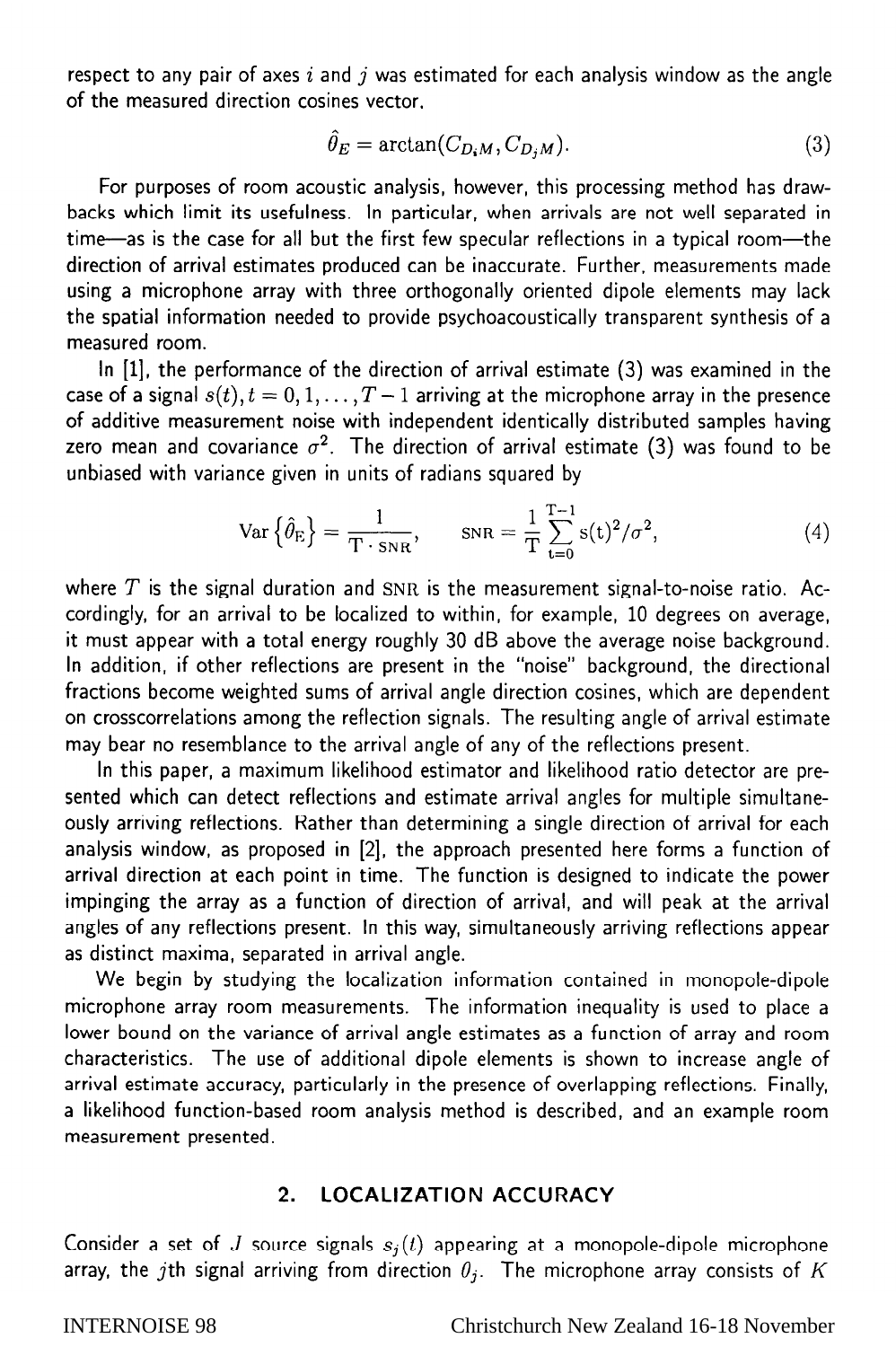colocated monopole and dipole elements which record signals  $m_k(t)$  via antenna patterns  $a_{\mathbf{k}}(\theta)$  in the presence of additive measurement noise  $n_{\mathbf{k}}(t)$ . The monopole elements **pass all signals unchanged,**  $a_M(\theta_i) = 1$ **; whereas the dipole elements amplify incoming** signals according to the cosine of the arrival angle with respect to the dipole axis  $\varphi_D$ ,  $a_D(\theta_i) = \cos(\theta_i - \varphi_D)$ . The microphone signals are given by

$$
m_k(t) = \sum_{j=1}^J a_k(\theta_j) \cdot s_j(t) + n_i(t), \qquad t = 0, 1, \dots, T-1,
$$
 (5)

**and may be expressed in matrix form as** 

$$
M = SA^{\top} + N, \tag{6}
$$

where  $\bm{M}$  is the matrix of microphone responses  $\bm{m_k} = \lfloor m_k(0) \quad \cdots \quad \underbar{m_k}(T-1) \rfloor$  ,  $\bm{A}$ is the matrix of array steering columns  $a(\theta_j) = [a_1(\theta_j) \cdots a_K(\theta_j)]$ 

$$
\boldsymbol{M} = [\boldsymbol{m}_1 \ \cdots \ \boldsymbol{m}_K], \qquad \boldsymbol{A} = [\boldsymbol{a}(\theta_1) \ \cdots \ \boldsymbol{a}(\theta_J)], \qquad (7)
$$

**S** is the matrix of source signals  $s_j = [s_j(0) \cdots s_j(T-1)]^T$ , and  $N$  is the matrix **of microphone measurement noise samples**  $n_k = [n_k(0) \cdots n_k(T-1)]^T$ **,** 

$$
\mathbf{S} = [\mathbf{s}_1 \cdots \mathbf{s}_J], \qquad \mathbf{N} = [\mathbf{n}_1 \cdots \mathbf{n}_K]. \tag{8}
$$

**The measurement noise is assumed to be zero mean with Gaussian-distributed samples,**  and be independent and identically distributed microphone to microphone,  $\wp(\overrightarrow{N})$  =  $\mathcal{N}(0, I \otimes \Sigma)$ , where  $\overrightarrow{\cdot}$  represents the stack of the columns of its matrix argument, and **@ is the Kronecker product defined by** 

$$
\boldsymbol{F} \otimes \boldsymbol{G} \stackrel{\text{def}}{=} \begin{bmatrix} f_{11} \boldsymbol{G} & \cdots & f_{1R} \boldsymbol{G} \\ \vdots & & \vdots \\ f_{P1} \boldsymbol{G} & \cdots & f_{PR} \boldsymbol{G} \end{bmatrix},\tag{9}
$$

**F** being a  $P \times R$  matrix with elements  $f_{pr}$ . The set of microphone responses is therefore **Gaussian-distributed with a mean dependent on the unknown signals S and directions**  of arrival  $\theta = \begin{bmatrix} 0_1 & \cdots & 0_J \end{bmatrix}^\top$ ,

$$
\wp(\overrightarrow{M};\theta,S)=\mathcal{N}(\mu(\theta,S),I\otimes\Sigma), \qquad \mu(\theta,S)=\sum_{j=1}^J a(\theta_j)\otimes s_j. \tag{10}
$$

## **Information Inequality**

**Of interest is the ability of the microphone array to determine the arrival direction of each of the signals present. In the absence of a particular processing method, the information**  inequality-often referred to as the Cramer-Rao bound [3, pp. 123-129]-can provide **a gauge of the reflection information contained in array measurements by placing an upper limit on the accuracy with which directions of arrival may be determined using microphone array measurements.**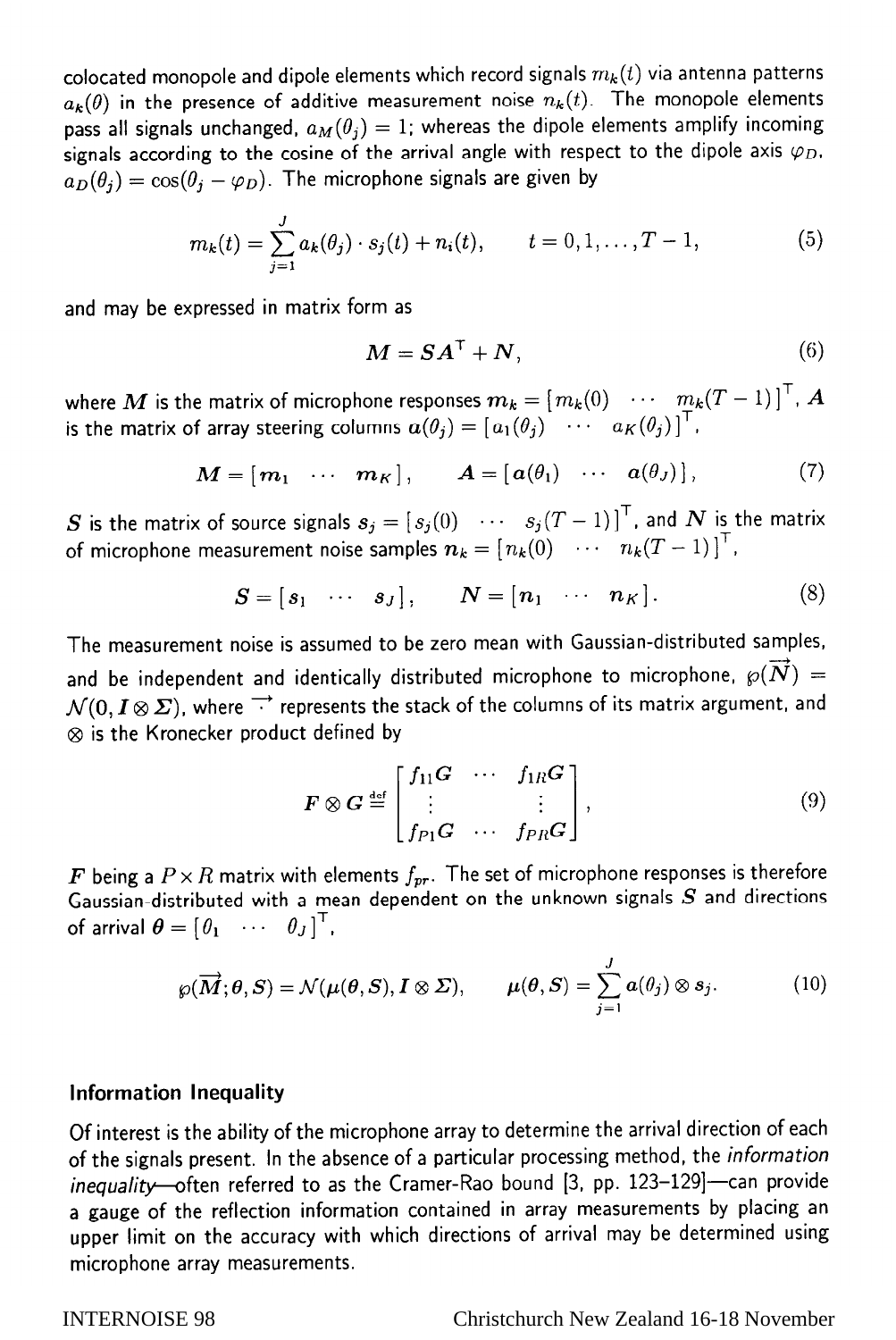**For the problem at hand, the information inequality states that the variance in esti**mating the unknown directions of arrival  $\theta$  and reflection signals  $S$  based on microphone **responses** *M* **has a lower limit:** 

$$
\operatorname{Var}\left\{ \left[ \frac{\hat{\theta}}{\hat{S}} \right] \right\} \ge \mathcal{F}_{\theta, S}^{-1},\tag{11}
$$

where the direction of arrival and arrival signal estimates  $\hat{\theta}$  and  $\hat{S}$  are assumed to be unbiased, and  $\mathcal{F}_{\theta,S}$  is the *Fisher information matrix*, given by

$$
\mathcal{F}_{\theta,S} = \mathrm{E}\left\{\frac{\partial \ln \varphi(\overrightarrow{M};\theta,S)}{\partial \left[\theta \quad \overrightarrow{S}^{\top}\right]^{\top}} \cdot \frac{\partial \ln \varphi(\overrightarrow{M};\theta,S)}{\partial \left[\theta \quad \overrightarrow{S}^{\top}\right]}\right\},\tag{12}
$$

where  $E\{\cdot\}$  represents expected value.

# **Angle of Arrival Estimate Accuracy**

**In view of (10) and (ll), the covariance of arrival angle estimates is bounded below,** 

$$
\text{Var}\left\{\hat{\theta}\right\} \geq \Delta^{-1} + \Delta^{-1} \boldsymbol{\Upsilon}^{\top} (\boldsymbol{\Gamma} - \boldsymbol{\Upsilon} \Delta^{-1} \boldsymbol{\Upsilon}^{\top})^{-1} \boldsymbol{\Upsilon} \Delta^{-1},\tag{13}
$$

where  $\Gamma$  is the Kronecker product of the steering matrix inner product and the measurement noise covariance inverse, and  $\Delta$  is the element-by-element product of the array **steering matrix derivative inner product and source signal matrix inner product,** 

$$
\boldsymbol{\Gamma} = (\boldsymbol{\mathcal{A}}^\top \boldsymbol{\mathcal{A}}) \otimes \boldsymbol{\Sigma}^{-1}, \quad \boldsymbol{\mathcal{A}} = (\boldsymbol{\mathcal{D}}^\top \boldsymbol{\mathcal{D}}) \circ (\boldsymbol{\mathcal{S}}^\top \boldsymbol{\Sigma}^{-1} \boldsymbol{\mathcal{S}}), \quad \boldsymbol{\Upsilon} = (\boldsymbol{\mathcal{I}}^\top \boldsymbol{\mathcal{D}}) \odot (\boldsymbol{\Sigma}^{-1} \boldsymbol{\mathcal{S}}), \quad (14)
$$

where  $\odot$  represents the Khatri-Rao product defined for matrices  $\bm{F}$  and  $\bm{G}$ , each having *J* columns  $\boldsymbol{f}_{\cdot j}$  and  $\boldsymbol{g}_{\cdot j}$ ,  $j = 1, \dots, J$ , by

$$
\boldsymbol{F} \odot \boldsymbol{G} \stackrel{\text{def}}{=} [\boldsymbol{f}_{.1} \otimes \boldsymbol{g}_{.1} \cdots \boldsymbol{f}_{.J} \otimes \boldsymbol{g}_{.J}], \qquad (15)
$$

and where the steering matrix derivative is given by  $D = \frac{\partial u(v_1)}{\partial \alpha}$  ...  $\frac{\partial u(v_1)}{\partial \alpha}$ 

To explore the bound variance behavior as a function of source and array particulars, **it is useful to first consider the case of a single arrival,** 

$$
\operatorname{Var}\left\{\hat{\theta}\right\} \ge \frac{a^{\top}a/s^{\top}\Sigma^{-1}s}{\left(\frac{\partial a}{\partial \theta}^{\top}\frac{\partial a}{\partial \theta}\right)a^{\top}a - \left(\frac{\partial a}{\partial \theta}^{\top}a\right)^{2}}.
$$
\n(16)

The bound variance is the inverse product of two terms:  $s^T\mathbf{\Sigma}^{-1}s$  which is the product **of signal duration and signal-to-noise ratio, and a geometric factor roughly equal to one plus half of the number of dipole elements. In other words, more powerful signals may be more accurately localized than weaker ones. In addition, accuracy may be increased by including measurements from additional dipole elements.** 

**It should be pointed out that the arrival direction bound covariance is independent of**  signal direction of arrival when the dipole axes are uniformly spaced on  $[0, \pi)$ . However, **the dipoles receiving the least signal energy provide the most direction of arrival information, as their antenna patterns are the most sensitive to direction of arrival changes.** 

# INTERNOISE 98 Christchurch New Zealand 16-18 November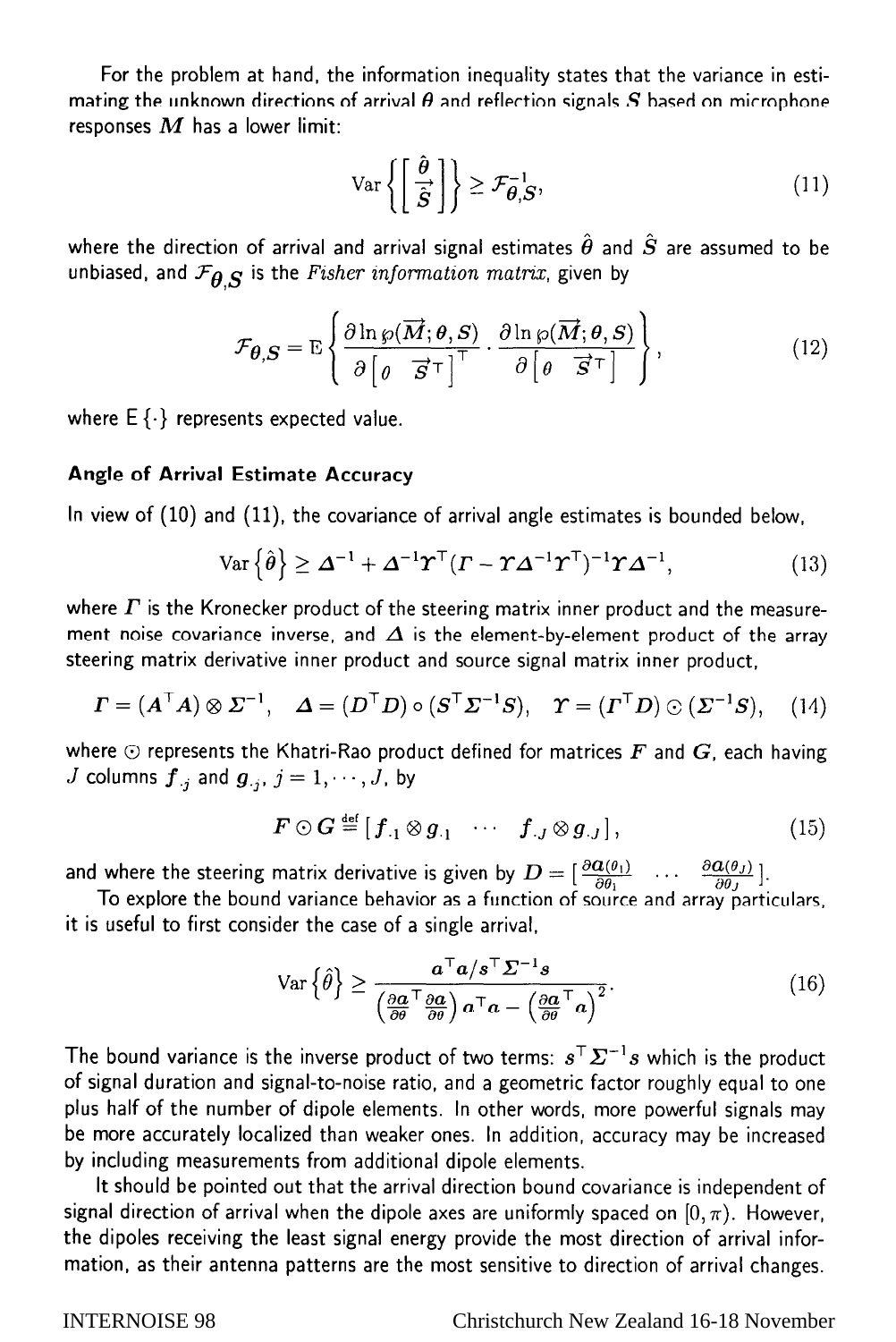Similar results hold in the case of multiple sources. When  $\Gamma$  is nonsingular (i.e., **when** *A* **has full column rank) the bound (13) can be written as** 

$$
\text{Var}\left\{\hat{\boldsymbol{\theta}}\right\} \ge \left[ (\boldsymbol{D}^\top \boldsymbol{P}_{\boldsymbol{A}}^\perp \boldsymbol{D}) \circ (\boldsymbol{S}^\top \boldsymbol{\Sigma}^{-1} \boldsymbol{S}) \right]^{-1}, \quad \boldsymbol{P}_{\boldsymbol{A}}^\perp = \boldsymbol{I} - \boldsymbol{A} (\boldsymbol{A}^\top \boldsymbol{A})^{-1} \boldsymbol{A}^\top, \tag{17}
$$

where  $P_{\mathcal{A}}^{\perp}$  is a projection orthogonal to the columns of the array steering matrix  $\mathcal{A}$ . Again, the bound variance is the inverse of a product of two terms,  $S^T \Sigma^{-1} S$  which is proportional the measurement duration, signal-to-noise ratio product, and  $D^T P_A^{\perp} D$ **which is roughly one plus half of the number of dipole elements used.** 

When the arrival signals are uncorrelated, the signal inner product  $S^T \Sigma^{-1} S$  becomes **diagonal, and the direction of arrival bound variances approximate the corresponding single arrival bound variances. However, if the arrival signals are highly correlated,**  nearby arrivals with similar steering columns  $a(\theta_i)$  will have bound variances which **are noticeably larger than their corresponding single arrival variances. In addition, the number of highly correlated arrivals which may be simultaneously resolved is limited to**  the rank of  $\vec{D}^{\top}\vec{P}_{\vec{A}}^{\perp}\vec{D}$ -one plus the number of dimensions for a monopole-dipole array.

# **3. ARRIVAL DETECTION AND ESTIMATION**

**The following presents an alternative detection-estimation scheme to (2), (3). In the additive Gaussian measurement noise case considered here, comparing the likelihood ratio to a threshold is known to provide the optimal tradeoff between arrival probability of detection and probability of false alarm. Further, in the limit of large Fisher information (that is, in the limit of small estimate errors) the so-called maximum likelihood estimator is unbiased with variance achieving the information inequality bound [3, \$6.2).** 

**Given microphone array measurements** *M,* **the maximum likelihood arrival direction**  and signal estimates  $\hat{\theta}_{ML}$  and  $\hat{S}_{ML}$  are those maximizing the loglikelihood,

$$
(\hat{\theta}_{\mathrm{ML}}, \hat{S}_{\mathrm{ML}}) = \arg\{\max_{\theta, S} \ell(M; \theta, S)\},\tag{18}
$$

$$
\ell(M; \theta, S) = -\frac{1}{2} [\mu(\theta, S) - \overrightarrow{M}]^{\top} \left( I \otimes \Sigma^{-1} \right) [\mu(\theta, S) - \overrightarrow{M}]^{\top}.
$$
 (19)

**The loglikelihood function may be written in terms of the arrival directions only by noting that the set of arrival signals**  $\hat{S}(\theta) = MA(A^{\top}A)^{-1}$  **maximizes the loglikelihood function for any given arrival direction set 8. We have** 

$$
\ell(M; \theta) = -\frac{1}{2} \text{tr} \left\{ P_A^{\perp} M^{\top} \Sigma^{-1} M P_A^{\perp} \right\}. \tag{20}
$$

Rather than optimize the loglikelihood  $\ell(M;\theta)$  directly by searching over the set of arrival directions  $\theta$ , here we compare at each arrival direction  $\theta$  the loglikelihood **assuming** *J* **arrivals are present, one appearing at** *0,* **with the loglikelihood assuming**   $J-1$  arrivals  $\hat{\theta}$  are present, none appearing at  $\theta$ :

$$
\lambda(M;\theta) = \min_{\tilde{\boldsymbol{\theta}}} \frac{\boldsymbol{a}(\theta)^{\top} \boldsymbol{M}^{\top} \boldsymbol{\Sigma}^{-1} \boldsymbol{M} \boldsymbol{a}(\theta)}{2\boldsymbol{a}(\theta)^{\top} \boldsymbol{a}(\theta)} - \ell(\boldsymbol{M};\tilde{\boldsymbol{\theta}}). \tag{21}
$$

**The resulting loglikelihood ratio indicates received power as a function of arrival direction,**  and will peak at signal arrival directions. The optimization over  $\tilde{\theta}$  is difficult, and

### INTERNOISE 98 Christchurch New Zealand 16-18 November